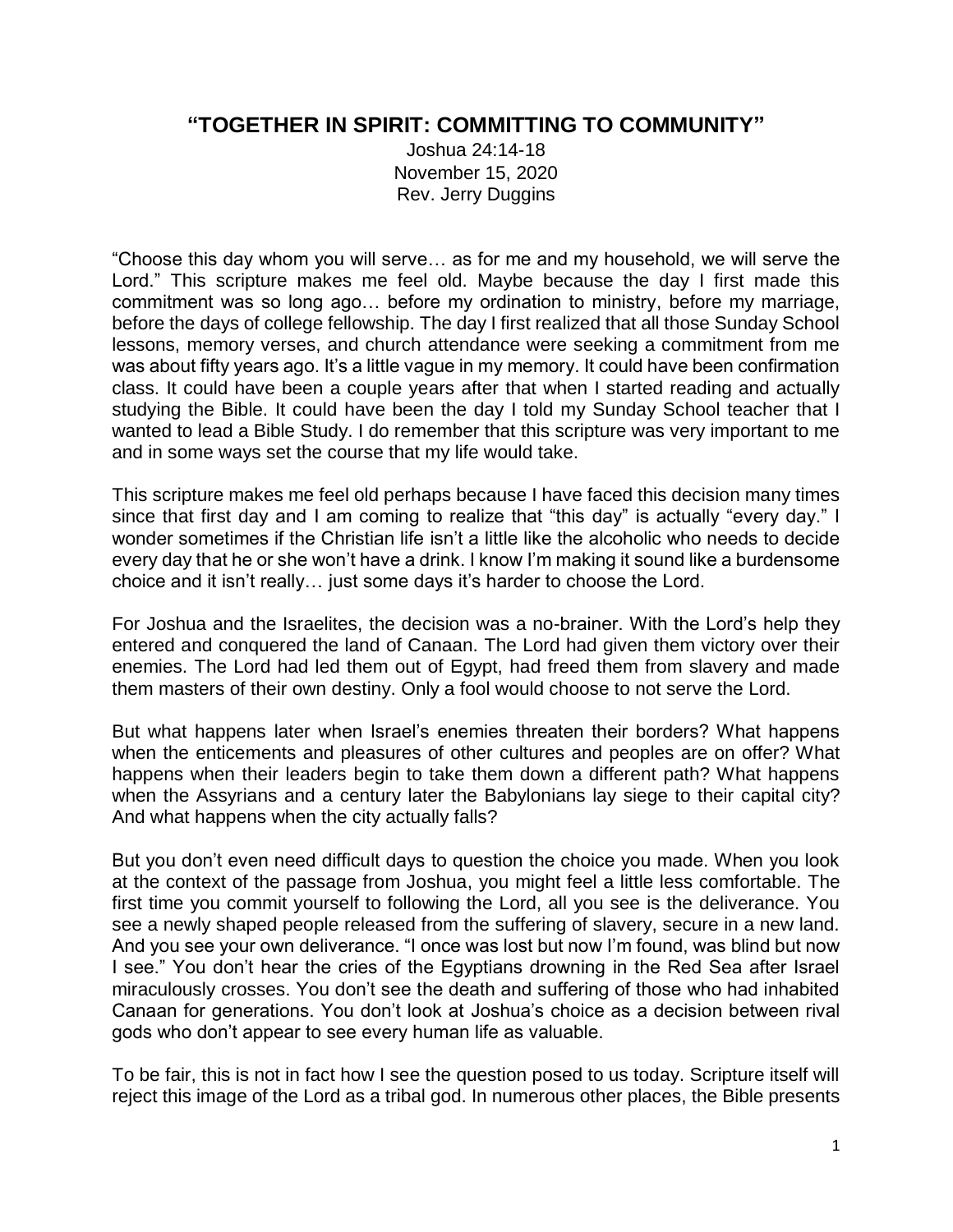the Lord as the God of all nations and the people of God as called to be a blessing to the nations. The choice will later be presented as a choice between God who created all things and the false gods who cannot in the end deliver on their promises. The trend of scripture moves away from this jealous god of the Ten Commandments to the God who is love in the later writings of the Hebrew Scriptures and gospels and epistles of the New Testament. These later writings don't invalidate the earlier ways in which God is depicted, but they do urge caution in what we take from them. They reinforce the reality that the Bible is the human witness to the character of God and God's dealing with the world. Interpretation requires that we take each passage of scripture with a grain of salt, placing it in the context of its time and viewing it from the perspective of the full witness of scripture and our own experience. This is not to say that the Bible is not inspired, but to claim that inspiration is far more complicated than God dictating words to stenographers. "God said and I believe it" is naïve, dangerous, even abusive of the Word of God.

So what does all this mean for our understanding of Joshua and the choice being asked of us "this day." In the first place it means that we don't have to view our commitment as a choice between rival gods except perhaps in a metaphorical sense. It means we don't have to adopt the same understanding of God's character implied by the story's context.

I've become less enamored of this story over the years. Part of that comes from a less naïve way of seeing scripture and wrestling with the difficulties posed by the text. And part of it comes from the realization that the question applies to us in a variety of contexts and that we repeatedly make this decision. We decide whom we will serve after great successes and after great loss. We decide in the midst of celebration and in the midst of suffering. We decide when faith is easy and when temptation knocks on our doors. We decide whom we will serve in the context of major decisions and life choices.

All of that sounds exhausting to me until… I realize that it's not just about me. It was enough when I first chose to serve the Lord. There's a certain joy when you first realize that God is for you… personally, that part of your decision to serve the Lord is also choosing a companion for your faith journey. And that awareness can sustain you for a while, but each time you choose again you have a little less confidence that you'll stay on the path.

God is not enough to sustain you. God doesn't even want to be enough for you. Such a notion is contrary to any understanding of love. Joshua chooses to serve the Lord with his household. The people choose to serve the Lord together. God intends human beings to be for one another. Community belongs to our essence. Yes, God calls individuals to certain tasks; but ultimately God calls a people. When we choose to serve the Lord, we commit ourselves to the community of others who choose the same.

I could not do this ministry without Janet, without dedicated elders and deacons. I could not do it without our musicians, our tech people, our other staff. Without your service to the Lord, choosing to serve the Lord becomes more and more a burden for me.